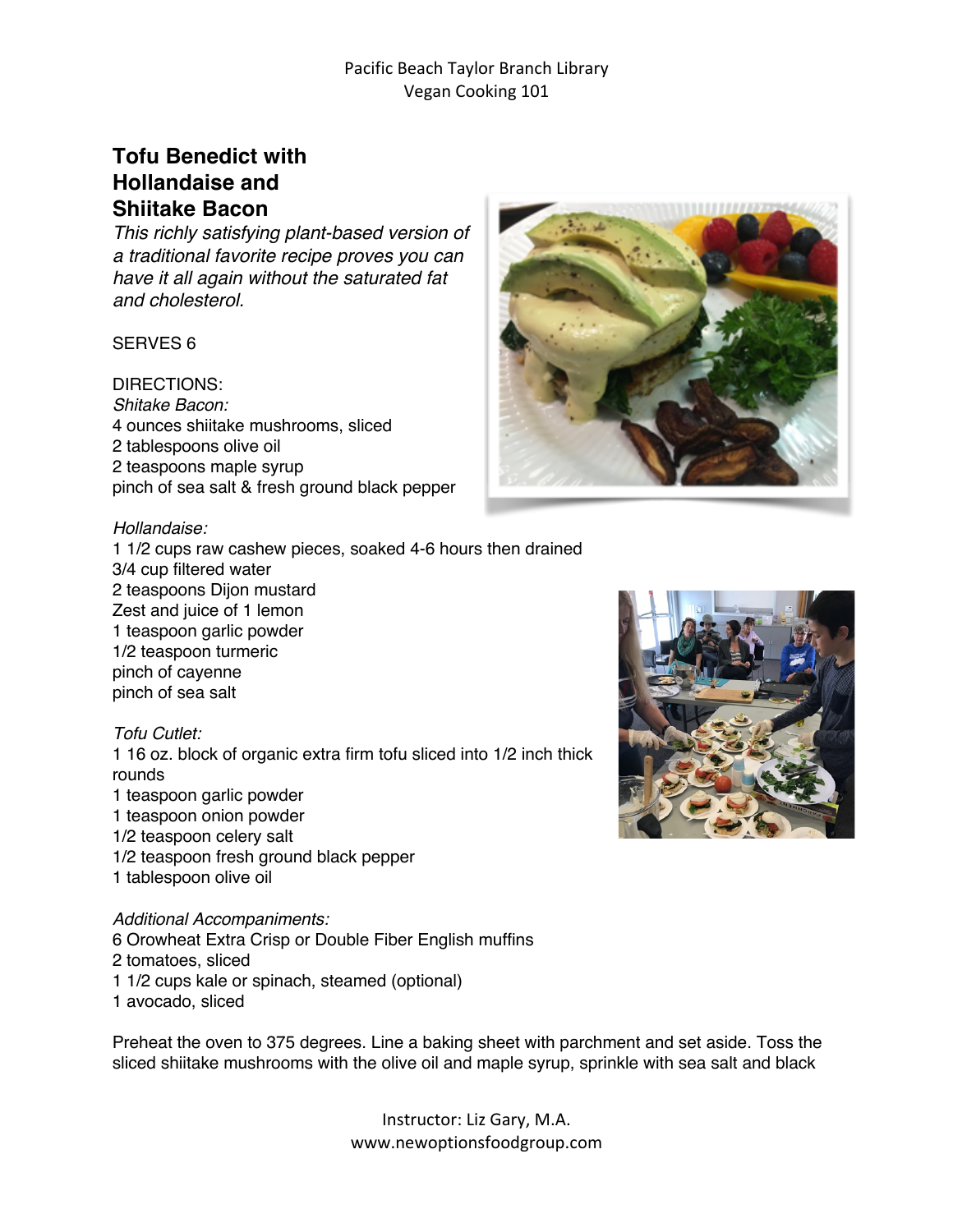## Pacific Beach Taylor Branch Library Vegan Cooking 101

pepper then spread evenly over the prepared baking sheet. Bake for 10-12 minutes, stir and continue baking an additional 10-12 minutes or until crispy and brown. Set aside and let cool.

Combine all ingredients listed for the Hollandaise sauce in a blender jar. Blend on high speed until smooth adding a few tablespoons of filtered water at a time until the desired consistency is reached. Set aside.

Use a biscuit cutter or glass to cut the tofu into rounds. Brush each piece of tofu lightly on both sides with the tablespoon of olive oil. Combine the seasonings in a small bowl then coat piece on both sides with seasonings. Prepare a lightly oiled hot grill or frying pan, cook each cutlet 3-4 minutes on each side until lightly golden brown.

Toast the English muffin halves, top each piece with a spoonful of the hollandaise sauce, add the optional steamed kale or spinach then a slice of tomato, add an additional spoonful of the sauce and a sprinkling of shiitake bacon, then top with the grilled tofu. Add a generous spoonful of the Hollandaise sauce over the top and garnish with sliced avocado and freshly ground black pepper. Serve with a side of additional shiitake bacon and fresh fruit.

Tip: Use leftover tofu to make tofu egg salad, just crumble and stir in Vegenaise mayo with chopped celery, onion, and your favorite seasonings. A little turmeric is used to make it look like traditional egg salad. Tofu egg salad is so much like the traditional recipe that some people can't tell the difference! You can find this recipe and more at www.newoptionsfoodgroup.com

# **Pavlova**

- ¾ cup aquafaba (liquid from canned garbanzo beans, well chilled)
- 1 teaspoon cream of tartar
- ¾ cup organic powdered sugar
- ½ teaspoon vanilla or extract
- 1 9 oz. container non-dairy frozen whipped cream
- 1 pint raspberries
- 1 pint blueberries
- 1 pint strawberries

Chill a can of garbanzo beans for 6-8 hours or overnight and place a medium mixing bowl in the freezer for 20-30 minutes before using.

Preheat the oven to 225 degrees.